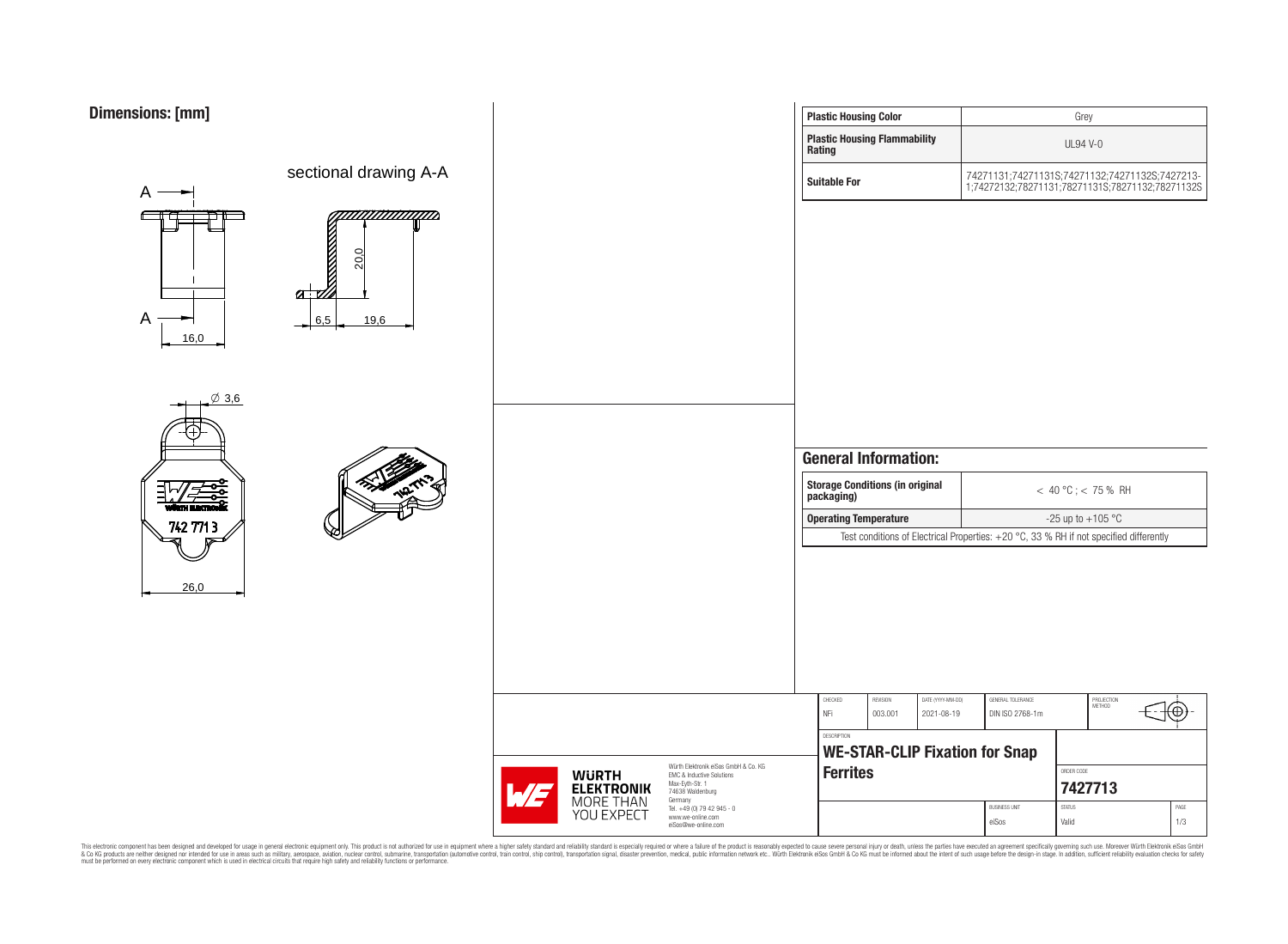# **Cautions and Warnings:**

# **The following conditions apply to all goods within the product series of WE-STAR CLIP ofWürth Elektronik eiSos GmbH & Co. KG:**

## **General:**

- This electronic component is designed and manufactured for use in general electronic equipment.
- Würth Elektronik must be asked for written approval (following the PPAP procedure) before incorporating the components into any equipment in fields such as military, aerospace, aviation, nuclear control, submarine, transportation (automotive control, train control, ship control), transportation signal, disaster prevention, medical, public information network, etc. where higher safety and reliability are especially required and/or if there is the possibility of direct damage or human injury.
- Electronic components that will be used in safety-critical or high-reliability applications, should be pre-evaluated by the customer.<br>• The component is designed and manufactured to be used within the datasheet specified
- The component is designed and manufactured to be used within the datasheet specified values. If the usage and operation conditions specified in the datasheet are not met, the wire insulation may be damaged or dissolved.
- Do not drop or impact the components, the component may be damaged
- Würth Elektronik products are qualified according to international standards, which are listed in each product reliability report. Würth Elektronik does not warrant any customer qualified product characteristics beyond Würth Elektroniks' specifications, for its validity and sustainability over time.
- The responsibility for the applicability of the customer specific products and use in a particular customer design is always within the authority of the customer. All technical specifications for standard products also apply to customer specific products.

### **Product specific:**

#### Cleaning and Washing:

• Washing agents used during the production to clean the customer application might damage or change the characteristics of the component. Washing agents may have a negative effect on the long-term functionality of the product.

#### Potting:

• If the product is potted in the customer application, the potting material might shrink or expand during and after hardening. Shrinking could lead to an incomplete seal, allowing contaminants into the core. Expansion could damage the components. We recommend a manual inspection after potting to avoid these effects.

### **Storage Conditions:**

• A storage of Würth Elektronik products for longer than 12 months is not recommended. The material characteristics of the electronic components create a limiting factor for the storage stability. Therefore, all products shall be used within the period of 12 months based on the day of shipment.

- Do not expose the components into direct sunlight.
- The storage condition in the original packaging is defined according to DIN EN 61760-2.
- The packaging of the products (Moisture Impermeable Bag) is to maintain the required moisture level of the plastic housings. To ensure this moisture level, the product either has to be stored in the original sealed packaging or needs to be stored in a humidity and temperature controlled storage room. Otherwise, the product may lose the required moisture level and its mechanical properties. In this case, you can re-condition the products according to the internal standard WE-Standard 1581 to ensure the required moisture level in the plastic.
- For further information about this internal standard please refer to the document 'WE-Standard 1581' which can be downloaded from the respective product page on our website
- The storage conditions stated in the original packaging apply to the storage time and not to the transportation time of the components.

### **Packaging:**

• The packaging specifications apply only to purchase orders comprising whole packaging units. If the ordered quantity exceeds or is lower than the specified packaging unit, packaging in accordance with the packaging specifications cannot be ensured.

### **Handling:**

- Violation of the technical product specifications such as exceeding the maximum outer diameter of the cable will void the warranty.
- The usage in acidly as well as salted environment can be the reason for oxide (rust) at the surface of the ferrite body, damage or changes to the characteristics of the material. The acidly or salted environment could have a negative effect on the long term function of the product.
- To ensure the operating mode of the product, the ambient temperature at processing (when the part will be mounted on the cable) has to be in the range of 15 to 35 °C. Before mounting, the part should be stored for one hour under this condition.
- The temperature rise of the component must be taken into consideration. The operating temperature is comprised of ambient temperature and temperature rise of the component.The operating temperature of the component shall not exceed the maximum temperature specified.

These cautions and warnings comply with the state of the scientific and technical knowledge and are believed to be accurate and reliable. However, no responsibility is assumed for inaccuracies or incompleteness.

|                                                              |                                                                                                                     | CHECKED<br>NFi                        | REVISION<br>003.001 | DATE (YYYY-MM-DD)<br>2021-08-19 | GENERAL TOLERANCE<br>DIN ISO 2768-1m |                        | PROJECTION<br><b>METHOD</b> |                       |  |  |
|--------------------------------------------------------------|---------------------------------------------------------------------------------------------------------------------|---------------------------------------|---------------------|---------------------------------|--------------------------------------|------------------------|-----------------------------|-----------------------|--|--|
|                                                              | DESCRIPTION                                                                                                         | <b>WE-STAR-CLIP Fixation for Snap</b> |                     |                                 |                                      |                        |                             |                       |  |  |
| <b>WURTH</b><br><b>ELEKTRONIK</b><br>$\sqrt{7}$<br>MORE THAN | Würth Flektronik eiSos GmbH & Co. KG<br>EMC & Inductive Solutions<br>Max-Evth-Str. 1<br>74638 Waldenburg<br>Germany |                                       | <b>Ferrites</b>     |                                 |                                      |                        |                             | ORDER CODE<br>7427713 |  |  |
| YOU EXPECT                                                   | Tel. +49 (0) 79 42 945 - 0<br>www.we-online.com<br>eiSos@we-online.com                                              |                                       |                     |                                 | <b>BUSINESS UNIT</b><br>eiSos        | <b>STATUS</b><br>Valid |                             | PAGE<br>2/3           |  |  |

This electronic component has been designed and developed for usage in general electronic equipment only. This product is not authorized for use in equipment where a higher safety standard and reliability standard is espec & Ook product a label and the membed of the seasuch as marked and as which such a membed and the such assume that income in the seasuch and the simulation and the such assume that include to the such a membed and the such